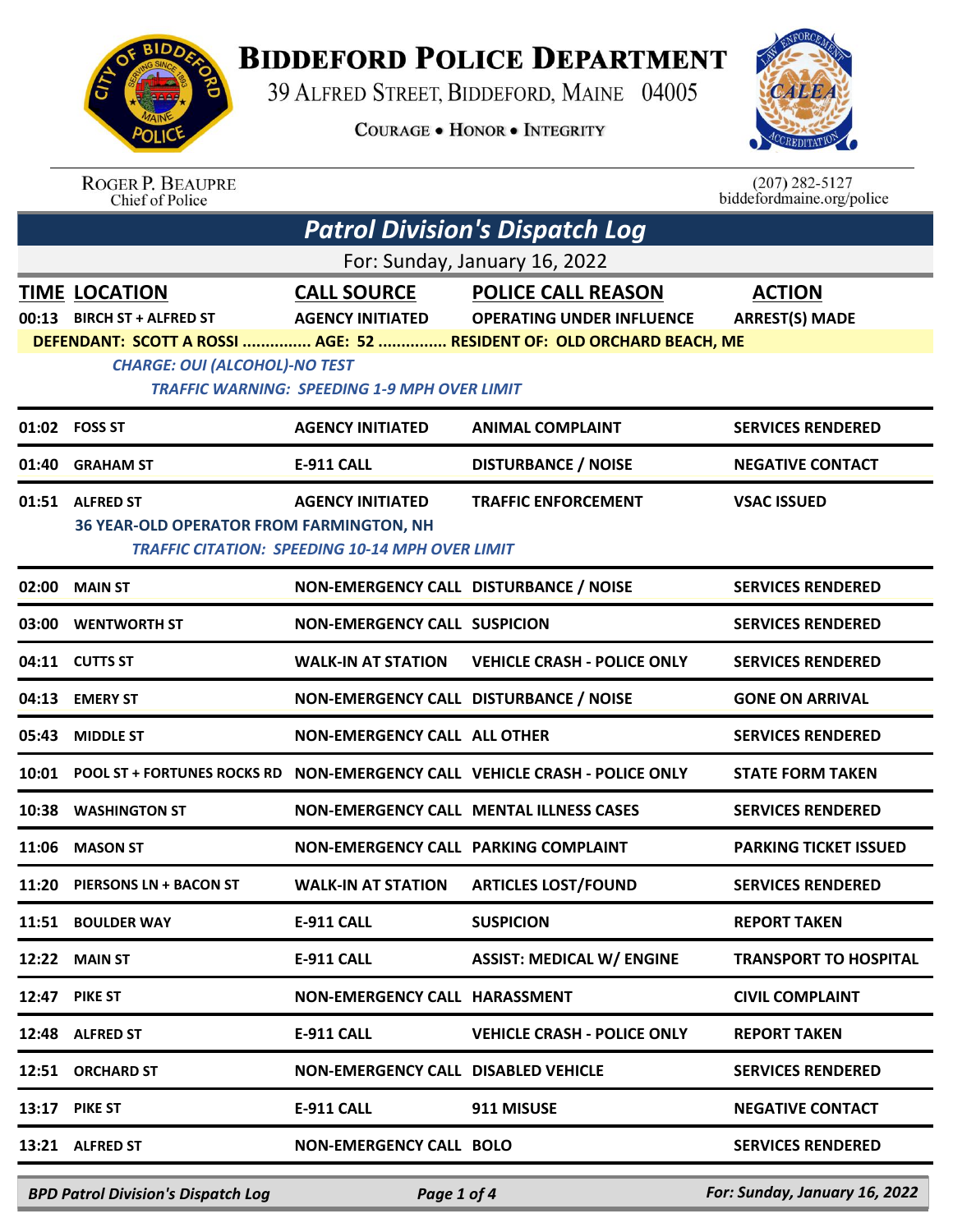| 13:24 | <b>TIME LOCATION</b><br><b>WASHINGTON ST</b>                                                                                                                                                   | <b>CALL SOURCE</b>                                                               | <b>POLICE CALL REASON</b><br>NON-EMERGENCY CALL MENTAL ILLNESS CASES | <b>ACTION</b><br><b>SERVICES RENDERED</b> |  |
|-------|------------------------------------------------------------------------------------------------------------------------------------------------------------------------------------------------|----------------------------------------------------------------------------------|----------------------------------------------------------------------|-------------------------------------------|--|
| 13:29 | <b>MARINER WAY</b>                                                                                                                                                                             | <b>E-911 CALL</b>                                                                | <b>VEHICLE CRASH - POLICE ONLY</b>                                   | <b>SERVICES RENDERED</b>                  |  |
| 13:46 | <b>AMHERST ST</b>                                                                                                                                                                              | NON-EMERGENCY CALL HARASSMENT                                                    |                                                                      | <b>SERVICES RENDERED</b>                  |  |
| 13:56 | <b>PEARL ST</b>                                                                                                                                                                                | <b>WALK-IN AT STATION</b>                                                        | <b>ARTICLES LOST/FOUND</b>                                           | <b>SERVICES RENDERED</b>                  |  |
| 14:23 | <b>ALFRED ST</b>                                                                                                                                                                               |                                                                                  | NON-EMERGENCY CALL VEHICLE CRASH - POLICE ONLY                       | <b>SERVICES RENDERED</b>                  |  |
| 14:48 | <b>HIGH ST</b>                                                                                                                                                                                 | NON-EMERGENCY CALL PARKING COMPLAINT                                             |                                                                      | <b>SERVICES RENDERED</b>                  |  |
| 15:03 | <b>LANDRY ST + HILL ST</b>                                                                                                                                                                     | <b>AGENCY INITIATED</b>                                                          | <b>DISABLED VEHICLE</b>                                              | <b>UNFOUNDED</b>                          |  |
| 15:20 | <b>SOUTH ST</b><br>75 YEAR-OLD OPERATOR FROM LYMAN, ME                                                                                                                                         | <b>AGENCY INITIATED</b><br><b>TRAFFIC WARNING: SPEEDING 10-14 MPH OVER LIMIT</b> | <b>TRAFFIC ENFORCEMENT</b>                                           | <b>WARNING ISSUED</b>                     |  |
|       | 15:23 LEON ST                                                                                                                                                                                  | <b>WALK-IN AT STATION</b>                                                        | <b>SUSPICION</b>                                                     | <b>SERVICES RENDERED</b>                  |  |
| 15:32 | HILL ST + WESTFIELD ST<br>20 YEAR-OLD OPERATOR FROM OLD ORCHARD BEACH, ME                                                                                                                      | <b>AGENCY INITIATED</b><br><b>TRAFFIC WARNING: SPEEDING 10-14 MPH OVER LIMIT</b> | <b>TRAFFIC ENFORCEMENT</b>                                           | <b>WARNING ISSUED</b>                     |  |
| 15:36 | <b>RIVER RD</b><br>35 YEAR-OLD OPERATOR FROM GORHAM, ME                                                                                                                                        | <b>AGENCY INITIATED</b><br><b>TRAFFIC WARNING: SPEEDING 10-14 MPH OVER LIMIT</b> | <b>TRAFFIC ENFORCEMENT</b>                                           | <b>WARNING ISSUED</b>                     |  |
| 15:49 | <b>RIVER RD</b><br><b>AGENCY INITIATED</b><br><b>TRAFFIC ENFORCEMENT</b><br><b>VSAC ISSUED</b><br>22 YEAR-OLD OPERATOR FROM SACO, ME<br><b>TRAFFIC CITATION: SPEEDING 25-29 MPH OVER LIMIT</b> |                                                                                  |                                                                      |                                           |  |
| 15:58 | <b>SACO FALLS WAY</b>                                                                                                                                                                          | <b>AGENCY INITIATED</b>                                                          | <b>OUT FOR FOLLOW UP</b>                                             | <b>SERVICES RENDERED</b>                  |  |
|       | 16:13 LEON ST                                                                                                                                                                                  | <b>AGENCY INITIATED</b>                                                          | <b>OUT FOR FOLLOW UP</b>                                             | <b>SERVICES RENDERED</b>                  |  |
|       | 16:14 ALFRED ST                                                                                                                                                                                |                                                                                  | NON-EMERGENCY CALL VEHICLE CRASH - POLICE ONLY                       | <b>SERVICES RENDERED</b>                  |  |
|       | 16:15 BOULDER WAY<br><b>CHARGE: VIOLATING CONDITION OF RELEASE</b><br><b>CHARGE: WARRANT ARREST</b><br><b>CHARGE: CRIMINAL TRESPASS</b>                                                        | NON-EMERGENCY CALL WARRANT ARREST                                                | DEFENDANT: LUTHER JOHN CAMPBELL  AGE: 51  RESIDENT OF: BIDDEFORD, ME | <b>ARREST(S) MADE</b>                     |  |
|       | 16:17 SOUTH ST + WESTERN AVE<br>43 YEAR-OLD OPERATOR FROM PARSONSFIELD, ME                                                                                                                     | <b>AGENCY INITIATED</b><br><b>TRAFFIC WARNING: SPEEDING 10-14 MPH OVER LIMIT</b> | <b>TRAFFIC ENFORCEMENT</b>                                           | <b>WARNING ISSUED</b>                     |  |
| 16:30 | <b>MAY ST + VICTORY LN</b><br>27 YEAR-OLD OPERATOR FROM YORK, ME                                                                                                                               | <b>AGENCY INITIATED</b><br><b>TRAFFIC WARNING: SPEEDING 10-14 MPH OVER LIMIT</b> | <b>TRAFFIC ENFORCEMENT</b>                                           | <b>WARNING ISSUED</b>                     |  |
|       | 17:11 ALFRED ST                                                                                                                                                                                | <b>E-911 CALL</b>                                                                | <b>VEHICLE CRASH - POLICE ONLY</b>                                   | <b>SERVICES RENDERED</b>                  |  |
|       | <b>BPD Patrol Division's Dispatch Log</b>                                                                                                                                                      | Page 2 of 4                                                                      |                                                                      | For: Sunday, January 16, 2022             |  |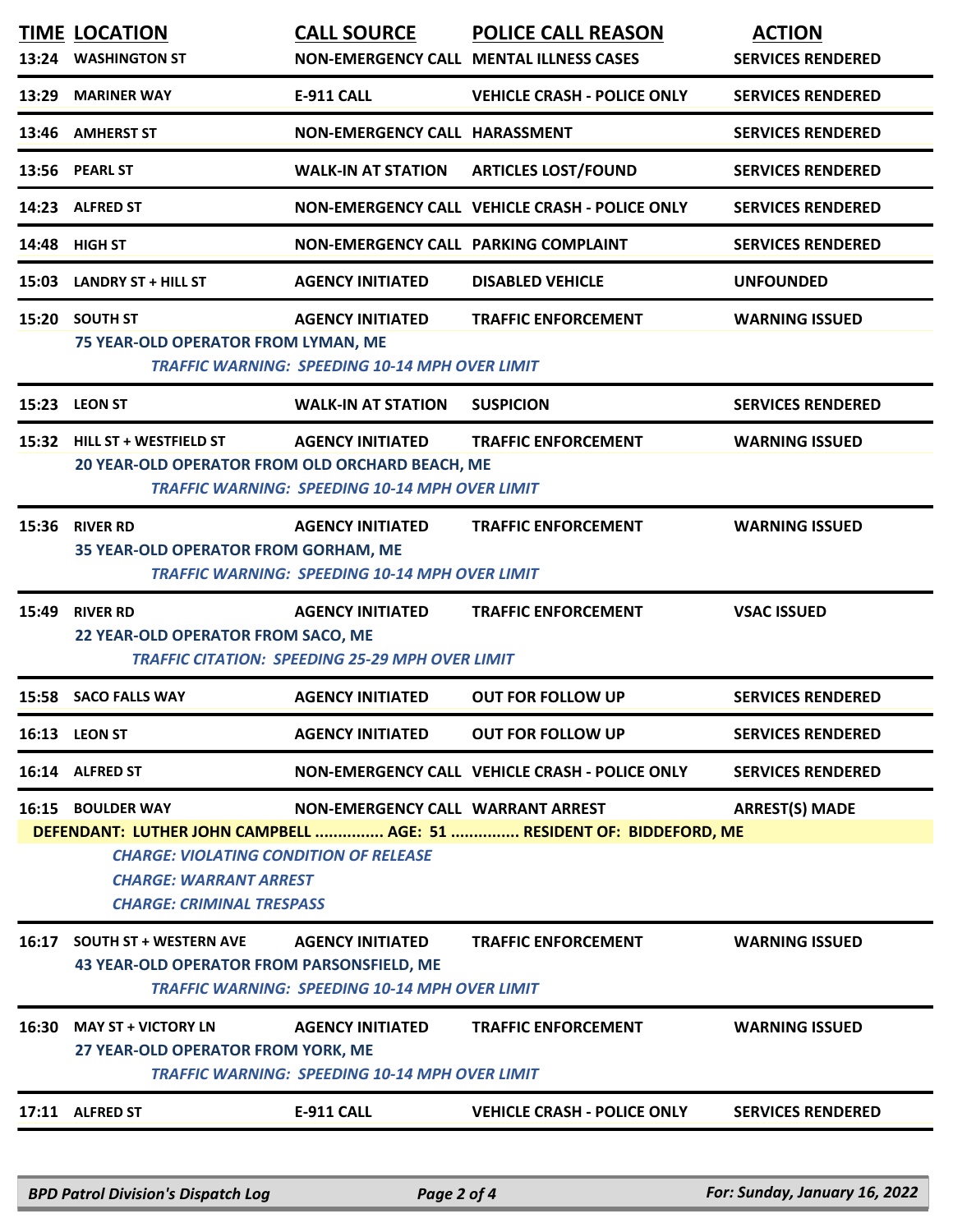|       | <b>TIME LOCATION</b>                                          | <b>CALL SOURCE</b>                                             | <b>POLICE CALL REASON</b>                                                | <b>ACTION</b>            |
|-------|---------------------------------------------------------------|----------------------------------------------------------------|--------------------------------------------------------------------------|--------------------------|
|       | 17:18 ELM ST + CHERRY LN                                      | <b>AGENCY INITIATED</b>                                        | <b>TRAFFIC ENFORCEMENT</b>                                               | <b>WARNING ISSUED</b>    |
|       | 43 YEAR-OLD OPERATOR FROM SACO, ME                            |                                                                |                                                                          |                          |
|       |                                                               | <b>TRAFFIC WARNING: FAILURE TO REGISTER VEHICLE</b>            |                                                                          |                          |
|       |                                                               |                                                                | <b>TRAFFIC WARNING: OPERATE VEHICLE W/O VALID INSPECTION CERTIFICATE</b> |                          |
|       | 17:21 WEST ST + CRANBERRY LN                                  | <b>AGENCY INITIATED</b>                                        | <b>TRAFFIC ENFORCEMENT</b>                                               | <b>WARNING ISSUED</b>    |
|       | <b>64 YEAR-OLD OPERATOR FROM BIDDEFORD, ME</b>                |                                                                |                                                                          |                          |
|       |                                                               | <b>TRAFFIC WARNING: SPEEDING 1-9 MPH OVER LIMIT</b>            | <b>TRAFFIC WARNING: OPERATE VEHICLE W/O VALID INSPECTION CERTIFICATE</b> |                          |
|       |                                                               |                                                                |                                                                          |                          |
|       | 17:34 WEST ST                                                 | <b>AGENCY INITIATED</b>                                        | <b>TRAFFIC ENFORCEMENT</b>                                               | <b>WARNING ISSUED</b>    |
|       | 30 YEAR-OLD OPERATOR FROM PITTSBURGH, PA                      | <b>TRAFFIC WARNING: SPEEDING 10-14 MPH OVER LIMIT</b>          |                                                                          |                          |
|       |                                                               |                                                                |                                                                          |                          |
|       | 17:55 RIVER RD<br>28 YEAR-OLD OPERATOR FROM HOLLIS CENTER, ME | <b>AGENCY INITIATED</b>                                        | <b>TRAFFIC ENFORCEMENT</b>                                               | <b>WARNING ISSUED</b>    |
|       |                                                               |                                                                | <b>TRAFFIC WARNING: OPERATE VEHICLE W/O VALID INSPECTION CERTIFICATE</b> |                          |
|       |                                                               |                                                                | TRAFFIC WARNING: OPERATING VEHICLE WITH INADEQUATE PLATE LIGHT           |                          |
| 18:00 | <b>MARINER WAY</b>                                            | <b>NON-EMERGENCY CALL BOLO</b>                                 |                                                                          | <b>SERVICES RENDERED</b> |
|       | 18:02 ALFRED ST                                               | <b>WALK-IN AT STATION</b>                                      | <b>HARASSMENT</b>                                                        | <b>SERVICES RENDERED</b> |
|       | 18:05 OAK ST                                                  | <b>NON-EMERGENCY CALL WARRANT ARREST</b>                       |                                                                          | <b>NEGATIVE CONTACT</b>  |
|       | 18:20 OLD POOL RD                                             | <b>NON-EMERGENCY CALL CHECK WELFARE</b>                        |                                                                          | <b>SERVICES RENDERED</b> |
|       | 18:22 SOUTH ST                                                | NON-EMERGENCY CALL PARKING COMPLAINT                           |                                                                          | <b>UNFOUNDED</b>         |
|       | 18:24 ELM ST + GRAYSON ST                                     | <b>AGENCY INITIATED</b>                                        | <b>TRAFFIC ENFORCEMENT</b>                                               | <b>WARNING ISSUED</b>    |
|       | 24 YEAR-OLD OPERATOR FROM BIDDEFORD, ME                       |                                                                |                                                                          |                          |
|       |                                                               | <b>TRAFFIC WARNING: SPEEDING 10-14 MPH OVER LIMIT</b>          |                                                                          |                          |
|       | 18:58 WILLIAMS CT                                             | <b>AGENCY INITIATED</b>                                        | <b>PARKING COMPLAINT</b>                                                 | <b>SERVICES RENDERED</b> |
| 18:58 | <b>MAIN ST</b>                                                |                                                                | <b>NON-EMERGENCY CALL DOMESTIC COMPLAINTS</b>                            | <b>REPORT TAKEN</b>      |
| 19:05 | <b>MEDICAL CENTER DR</b>                                      | <b>NON-EMERGENCY CALL BOLO</b>                                 |                                                                          | <b>NEGATIVE CONTACT</b>  |
|       | 19:18 ALFRED ST                                               |                                                                | NON-EMERGENCY CALL MOTOR VEHICLE THEFT                                   | <b>NEGATIVE CONTACT</b>  |
|       | 19:21 LEMIEUX ST                                              | <b>NON-EMERGENCY CALL JUVENILE OFFENSES</b>                    |                                                                          | <b>REPORT TAKEN</b>      |
|       | 19:26 ALFRED ST                                               | <b>AGENCY INITIATED</b>                                        | <b>TRAFFIC ENFORCEMENT</b>                                               | <b>WARNING ISSUED</b>    |
|       | <b>63 YEAR-OLD OPERATOR FROM LEOMINSTER, MA</b>               | <b>TRAFFIC WARNING: FAILURE TO OBEY TRAFFIC CONTROL DEVICE</b> |                                                                          |                          |
| 19:44 | <b>MEDICAL CENTER DR</b>                                      | <b>AGENCY INITIATED</b>                                        | <b>OUT FOR FOLLOW UP</b>                                                 | <b>SERVICES RENDERED</b> |
|       | 20:06 ALFRED ST                                               | <b>NON-EMERGENCY CALL CHECK WELFARE</b>                        |                                                                          | <b>SERVICES RENDERED</b> |
| 20:14 | <b>MAIN ST</b>                                                | NON-EMERGENCY CALL OUT FOR FOLLOW UP                           |                                                                          | <b>SERVICES RENDERED</b> |
|       |                                                               |                                                                |                                                                          |                          |